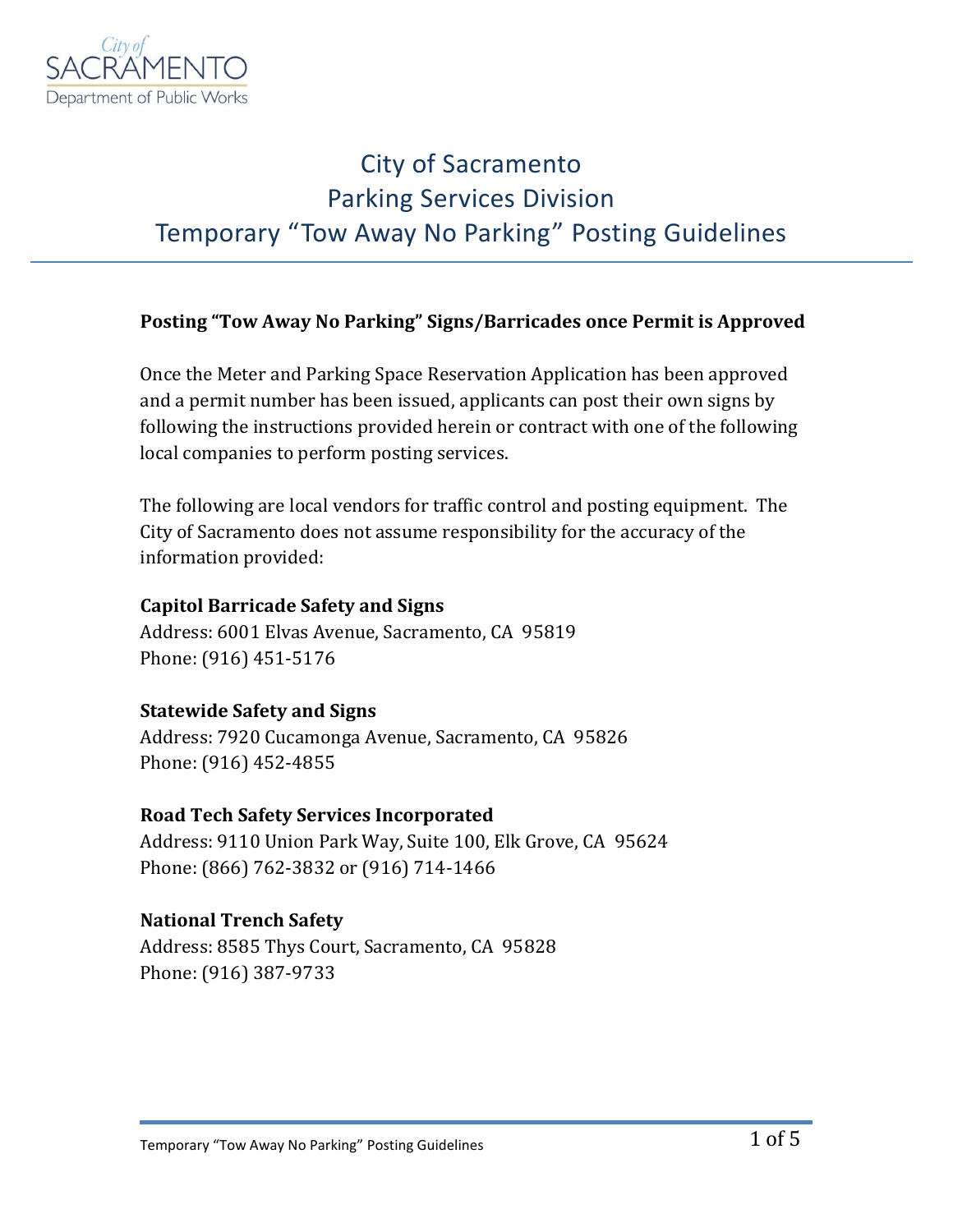### **Verify the Temporary No Parking Zone has been Established Properly.**

The permit holder must verify that the "No-Parking" postings are in place and properly marked at least 72 hours in advance of the event start date, including set-up. It is highly recommended that you verify that all No Parking signs remain placed in their correct location(s) every 24 hours from the time of initial placement of the signage, and a minimum of twelve hours prior to your event start time. The 72 hour notice requirement gives those who may have previously been legally parked in the event parking zone ample opportunity to move their vehicles prior to the event start date. The times and dates of the temporary no parking zone must be clearly posted on the signs.

Failure to comply with these requirements will result in the temporary no parking zone being unenforceable. **To verify the posting has been completed accurately, photographic evidence must be submitted to MeterCSR@cityofsacramento.org 72 hours prior to the event start date. Please enter the permit number in the subject line of the email.** The City of Sacramento maintains sole discretion to modify these requirements based on an evaluation of unique circumstances associated with construction activity, special events or for events that take place on a weekly basis such as Farmer's Markets.

If a temporary no parking zone has been verified, and on the start date of the reservation there are vehicles parked in the reserved spaces, you may contact the City of Sacramento Call Center at 3-1-1 (916-264-5011 from outside city limits) and request that Parking Enforcement be dispatched to your location. Sacramento City 3-1-1 agents are available 24 hours a day, 7 days a week. However, Parking Enforcement dispatch is limited to specific enforcement times.

If Parking Enforcement verifies that a vehicle is parked in violation of the posted signage, a citation will be issued. **Parking Services does not tow vehicles**. Only a representative of the Sacramento Police Department can authorize the towing of a vehicle from the public right-of-way. Please note that you may be asked to provide evidence that "Tow Away No Parking" signs were posted 72 hours prior to the reservation effective date. If signs were not posted 72 hours in advance, vehicles parked in the reserved spaces cannot be towed as sufficient notice was not made to prohibit parking.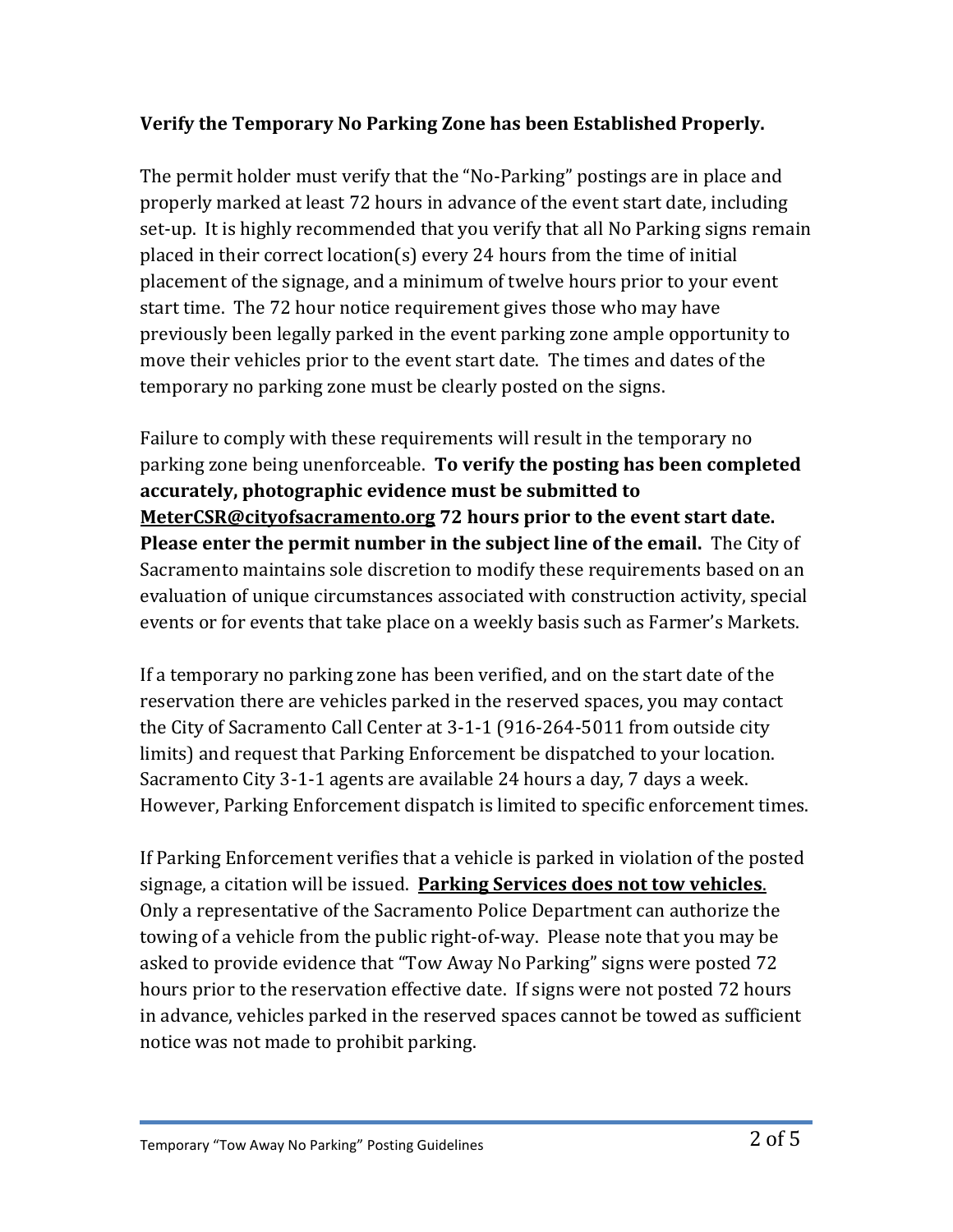# **POSTING GUIDELINES**

- Standard red and white "Tow Away No Parking" signs should be a minimum of 12"Wx18"H.
- A single sign must be used to reserve each individual metered parking space, and every 25' for unmetered spaces. Where visual obstructions are present more signage may be necessary.
- Signs must be secured to the existing meter pole using plastic zip-ties for metered spaces.
- In unmetered areas signs must be secured to A-frame construction barricades.
- Signs must face oncoming traffic.
- If a parking space has existing restricted parking signage, double signs are allowed as long as they are legible.
- Signs must include the Sacramento Police Department's current nonemergency phone number for towed vehicles.
- It is the applicant's responsibility to ensure signs are removed within 24 hours of the event's conclusion.
- Missing, collapsed, improperly placed or damaged signs may prevent the temporary no parking zone from being enforced.
- Barricades cannot block access to the sidewalk or the parking lane.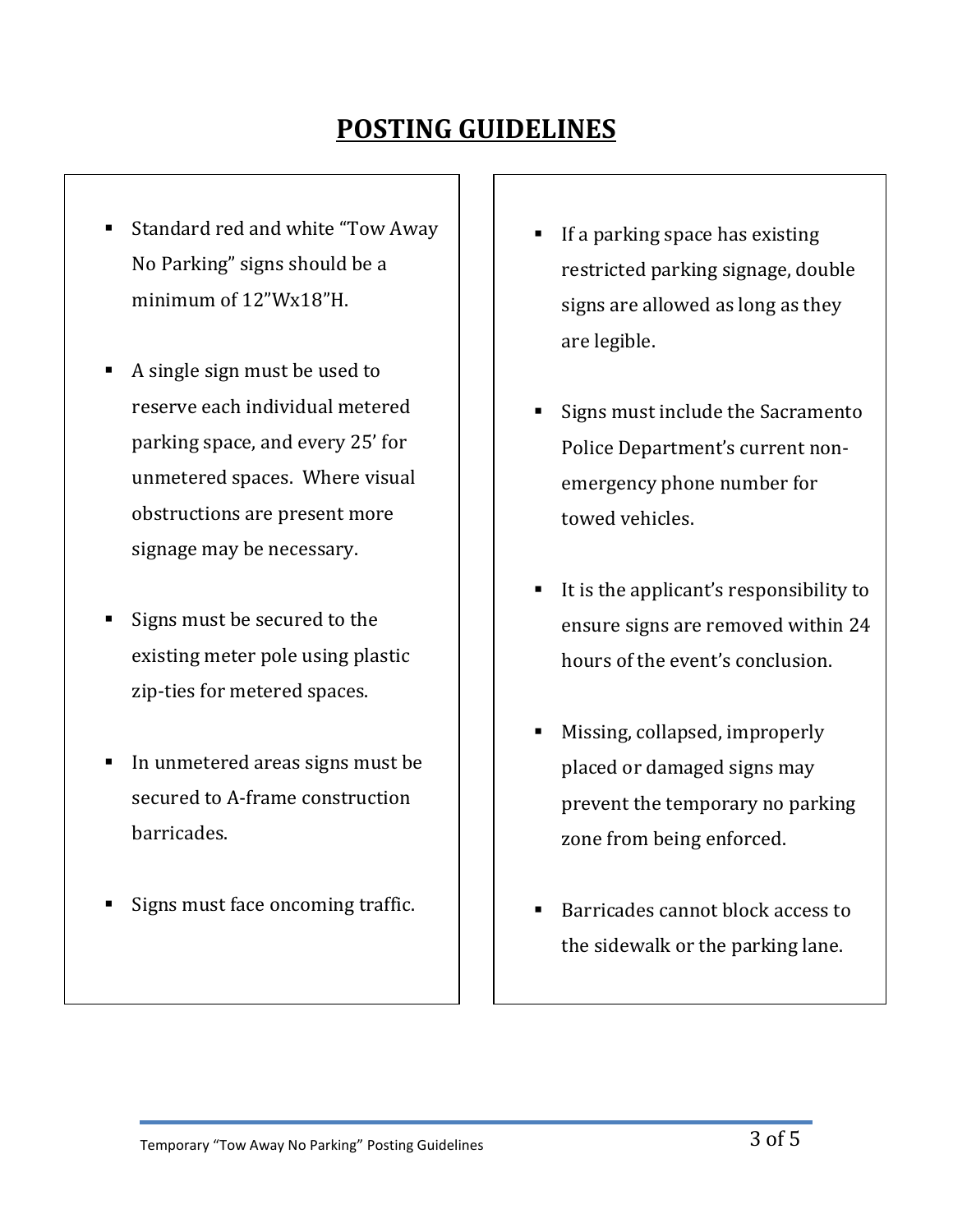### **POSTING GUIDELINES – EXAMPLES**



Temporary "Tow Away No Parking" Posting Guidelines  $4 \text{ of } 5$